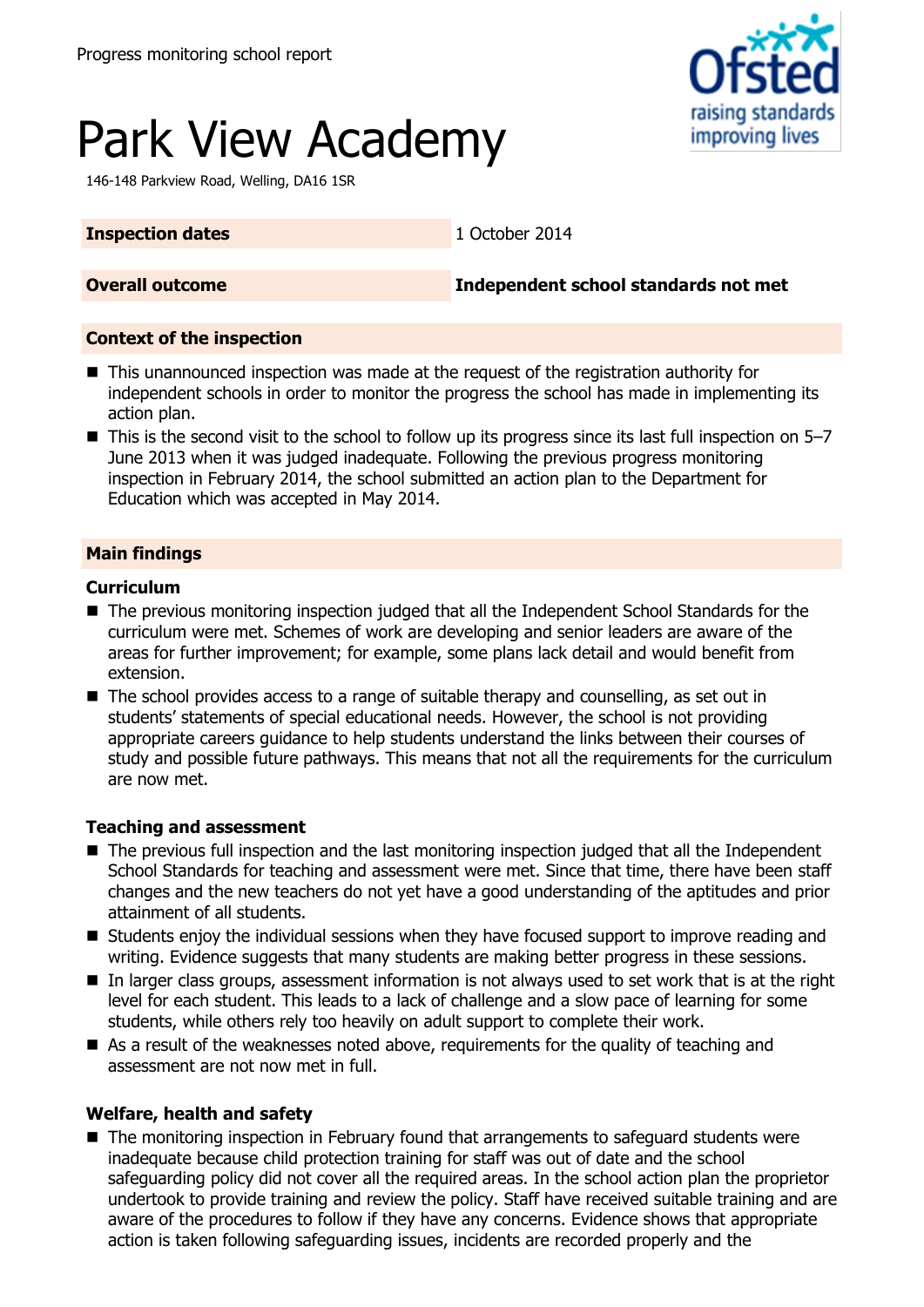appropriate agencies are involved. Some improvements have been made to the policy, for example links are now made to other key policies. However, this standard remains unmet because the policy does not make clear:

- − how allegations of abuse against the headteacher or proprietor will be managed
- − details of how children will learn about staying safe, or how parents and carers will be informed about the policy
- − the time frame and formal reporting of concerns to the Disclosure and Barring Service (DBS) of a member of staff who leaves the school during investigation of an allegation of abuse, or is dismissed as a result of an investigation
- − the training requirements for staff.

Furthermore, while the school has a policy for staff on data management and the use of information and communication technology, it does not have a policy on e-safety relating to students.

- The monitoring inspection in February found that that the school did not have a fully trained health and safety officer and staff had not received sufficient training in health and safety and food hygiene. Also, incidents and accidents were not recorded systematically. As identified in the action plan, staff have received the required training and the deputy headteacher has assumed responsibility for health and safety. Appropriate risk assessments and checks on the premises are carried out and incidents are recorded systematically.
- The school has thorough procedures in place for following up any absences. However, attendance registers are not kept as required because they do not always record when a student is excluded.

#### **Suitability of staff**

■ The monitoring inspection in February found that two of the Independent School Standards were not met. This was because the single central record did not include details of the checks made on agency staff to ensure their suitability to work with young people. The checks are now made and recorded on the single central register as required.

#### **Accommodation and premises**

■ The monitoring inspection in February found that four of the Independent School Standards for the accommodation and premises were not met. The school did not provide: changing and showering facilities for use after physical education; separate toilets for students and staff; suitable accommodation for the medical examination of students; and facilities for treating unwell, injured or sick students. Modifications to the accommodation have rectified these failures.

#### **Compliance with regulatory requirements**

#### **The school must take action to meet The Education (Independent School Standards) (England) Regulations 2010, as amended, and associated requirements**

- **Provide appropriate careers guidance for students receiving secondary education (paragraph**  $2(2)(q)$ ).
- **Ensure that teaching involves well planned lessons and effective teaching methods, activities** and management of class time (paragraph 3(c)).
- **Ensure that teachers show a good understanding of the aptitudes, needs and prior attainments** of students and ensure that these are taken into account in the planning of lessons (paragraph 3(d)).
- **Ensure that a framework is in place to assess students' work regularly and thoroughly and that** teaching uses information from that assessment to plan teaching so that students can progress (paragraph 3(g)).
- Ensure that arrangements are made to safeguard and promote the welfare of students at the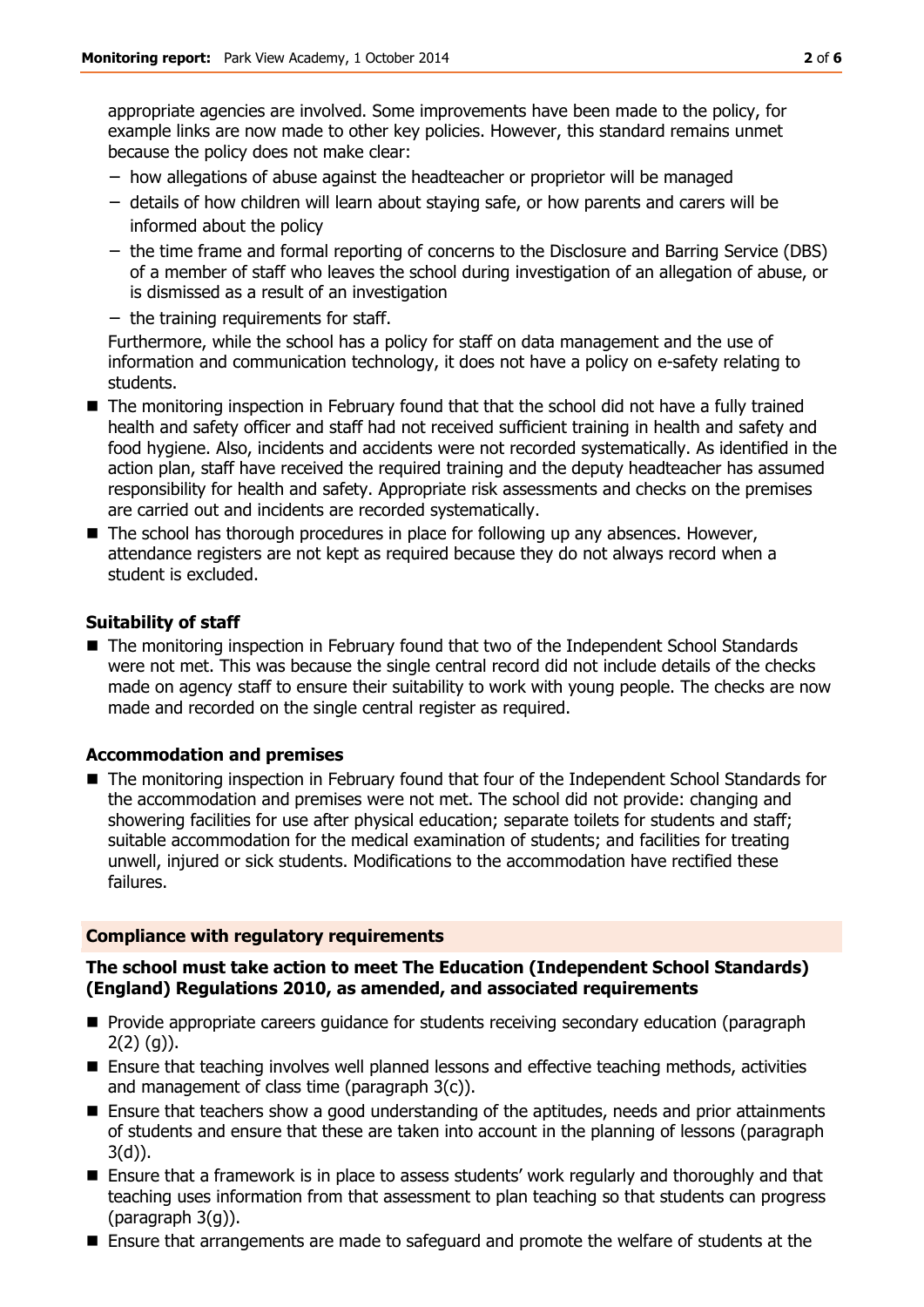school and that these arrangements have regard to guidance issued by the Secretary of State (paragraph 7).

 Ensure that the attendance register is maintained in accordance with the Education (Pupil Registration) (England) Regulations 2006 (paragraph 17).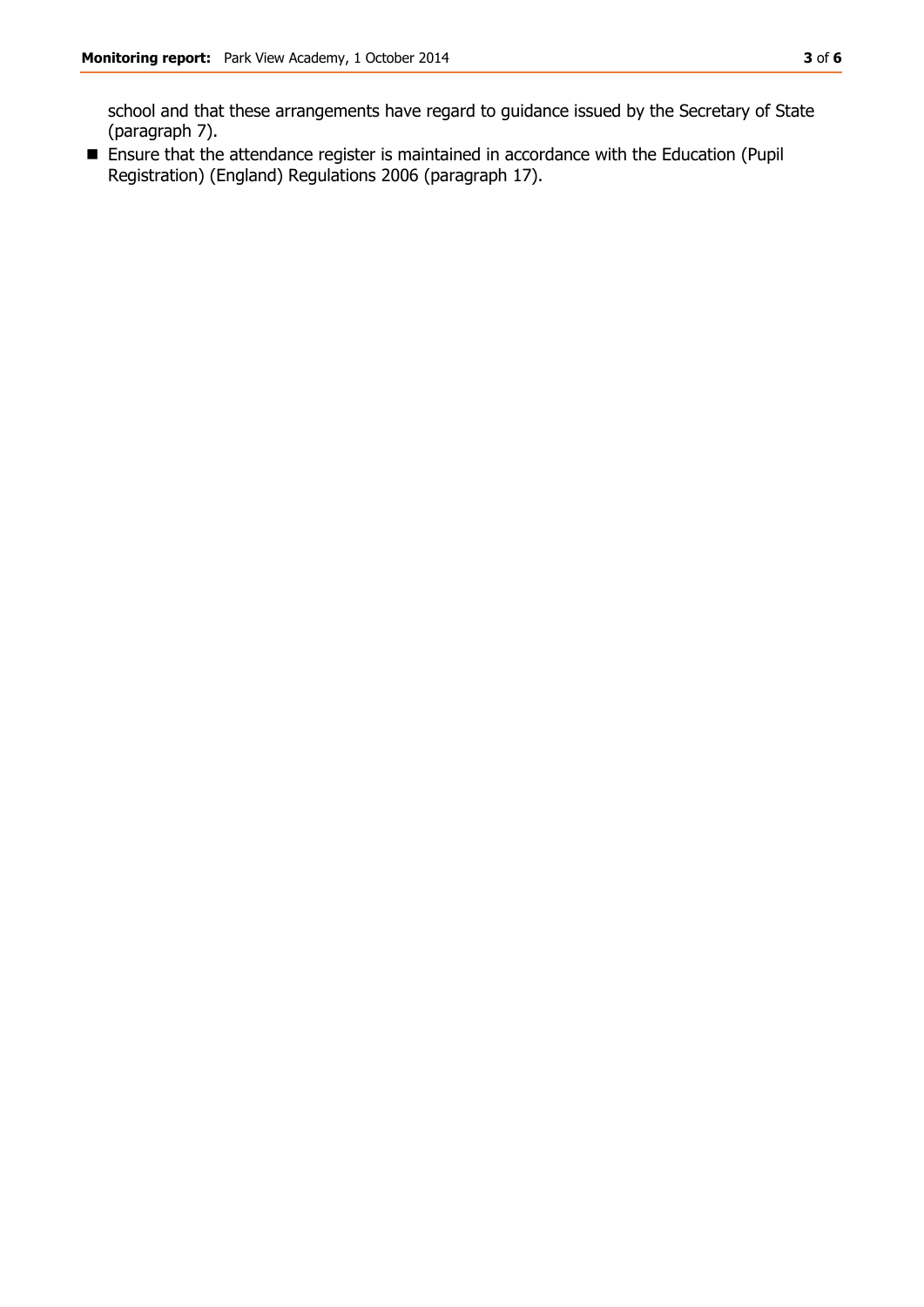## **Inspection team**

Andrew Redpath, Lead inspector **Her Majesty's Inspector** 

**John Gush Additional Inspector** 

# **Information about this school**

- Park View Academy is a co-educational special day school registered for 25 students aged seven to 19 years.
- Students experience social, emotional and mental health difficulties and about a third have an autistic spectrum disorder. Most have been excluded, or were at risk of exclusion, from local schools.
- Currently, there are 18 students on roll aged eight to 18 years. All have a statement of special educational needs and have their places funded by their local authorities.
- The school uses alternative provision for physical education. A few students, who have a history of non-attendance at their previous school, are receiving a package of support which includes the school providing education at home.
- The school was registered in June 2012 and received its first full inspection in June 2013. A monitoring inspection took place in February 2014.
- The current headteacher joined the school in September 2014. Previously, the school had been led by a senior teacher on secondment from a local special school.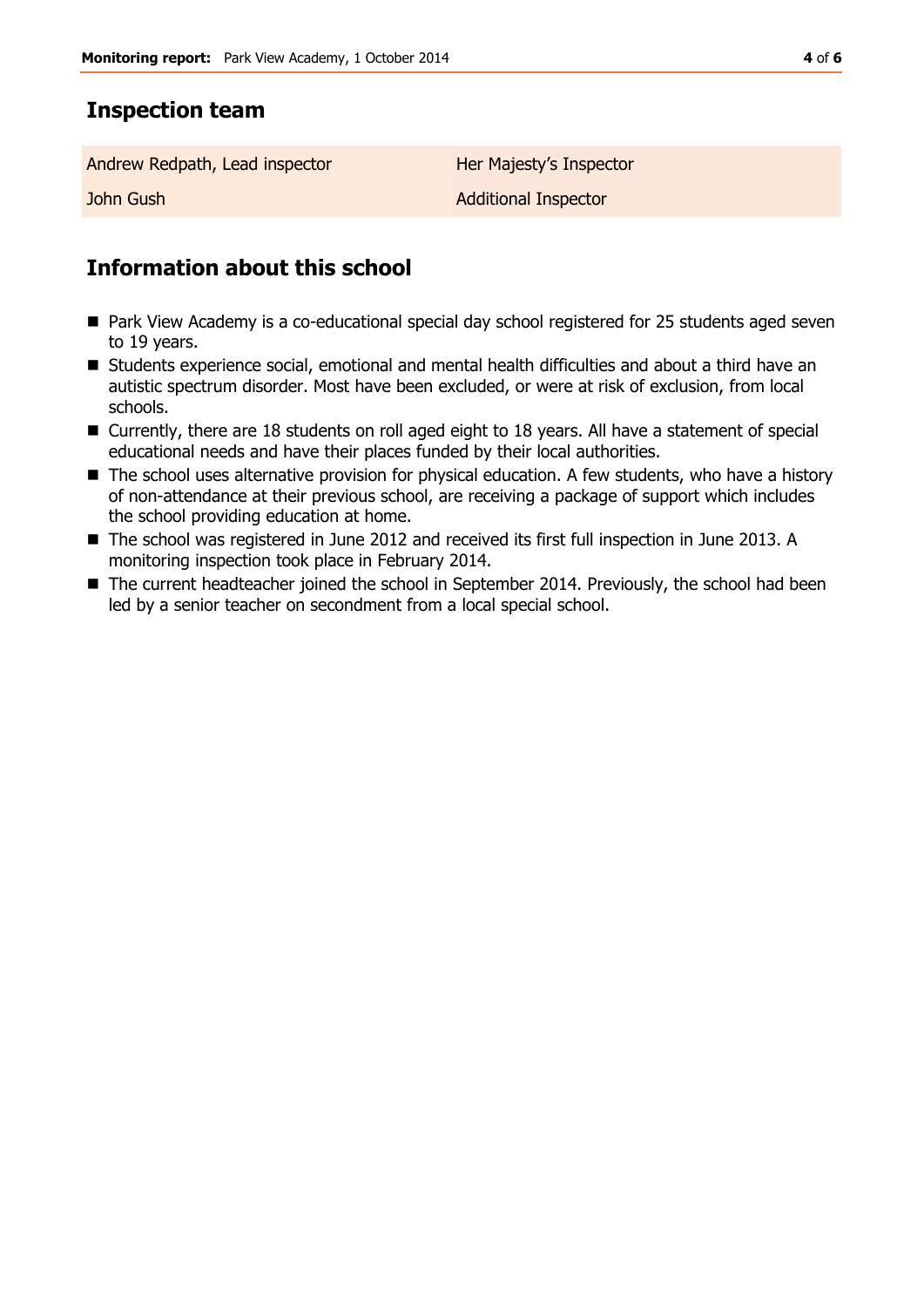# **School details**

| Unique reference number        | 138386   |
|--------------------------------|----------|
| <b>Inspection number</b>       | 450685   |
| <b>DfE</b> registration number | 303/6000 |

This inspection was conducted at the request of the registration authority for independent schools. It was carried out under section 162A of the Education Act 2002, as inserted by schedule 8 of the Education Act 2005.

| <b>Type of school</b>                           | Special school               |
|-------------------------------------------------|------------------------------|
| <b>School status</b>                            | Independent school           |
| Age range of pupils                             | $7 - 19$                     |
| <b>Gender of pupils</b>                         | Mixed                        |
| Gender of pupils in the sixth form              | Mixed                        |
| <b>Number of pupils on the school roll</b>      | 18                           |
| Of which, number of pupils in the sixth<br>form | 3                            |
| <b>Number of part time pupils</b>               | 2                            |
| <b>Proprietor</b>                               | <b>Philip Hoppenbrouwers</b> |
| <b>Headteacher</b>                              | Michelle Lawrence            |
| Date of previous school inspection              | 5–7 June 2013                |
| <b>Annual fees (day pupils)</b>                 | £29,250                      |
| <b>Telephone number</b>                         | 020 8301 2685                |
| <b>Email address</b>                            | mailbox@asdlearning.com      |